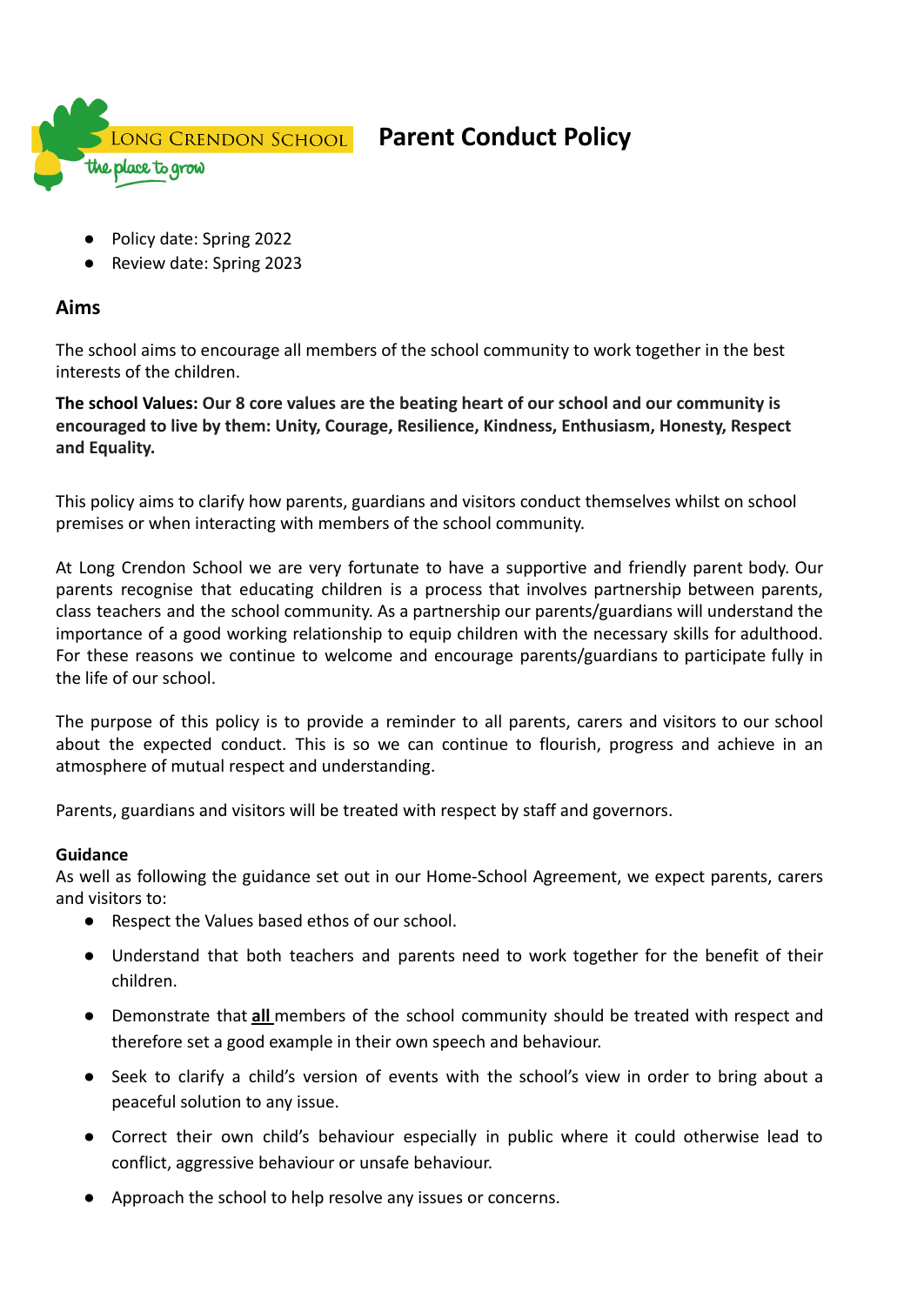- Avoid using staff as threats to admonish children's behaviour.
- In order to support a peaceful and safe school environment the school cannot tolerate parents, carers or visitors exhibiting the following:
	- Disruptive behaviour which interferes or threatens to interfere with the operation of a classroom, an employee's office, office area or any other area of the school grounds.
	- Shouting at members of staff, parents, governors or children either in person or over the phone
	- Using offensive language, swearing, cursing, using profane language or displaying temper.
	- Physically intimidating members of staff, parents or children e.g. standing very close to her/him
	- Threatening (verbally or physically) to do actual bodily harm to a member of school staff, visitor, fellow parent/carer or student regardless of whether or not the behaviour constitutes a criminal offence.
	- Damaging or destroying school property.
	- Abusive or threatening emails or text/voicemail/phone messages or other written communication.
	- Defamation of the school's or staff character, on Facebook or other social media sites.
	- Insulting, slanderous or inappropriate communications about the school or staff on the main class whatsapp group or splinter class whatsapp groups
	- The use of verbal or physical aggression or conflict towards another adult or child. This includes physical punishment against your own child on school premises.
	- Approaching someone else's child in order to question or chastise them because of their actions towards their own child. (Such an approach to a child may be seen to be an assault on that child and may have legal consequences).
	- Spitting
	- Racist, sexist, homophobic or transgender comments
	- Smoking or use of drugs on the school premises.
	- Consumption of alcohol on the school site except at approved school events
	- Cycling/scooting etc on school premises.
	- Dogs being brought on to school premises (this includes Crendon Corinthians at the weekends).
	- Breaching the school's security procedures

# **This is not an exhaustive list but seeks to provide illustrations of such behaviour. Unacceptable behaviour may result in the local authority and the police being informed of the incident.**

## **DEPARTMENT FOR EDUCATION GUIDANCE**

We hope that all visitors to school will understand why we are asking them to adhere to this policy. In the event that this does not happen, we have very clear Department For Education Guidelines as to how to handle this:

Sometimes aggressive or abusive behaviour from a parent/guardian can present a risk to staff and children. School premises are private property and parents will generally have permission from the school to be on school premises. However, in cases of abuse, harassment or threats to staff, pupils or other parents, schools may ban parents/guardians from entering the school.